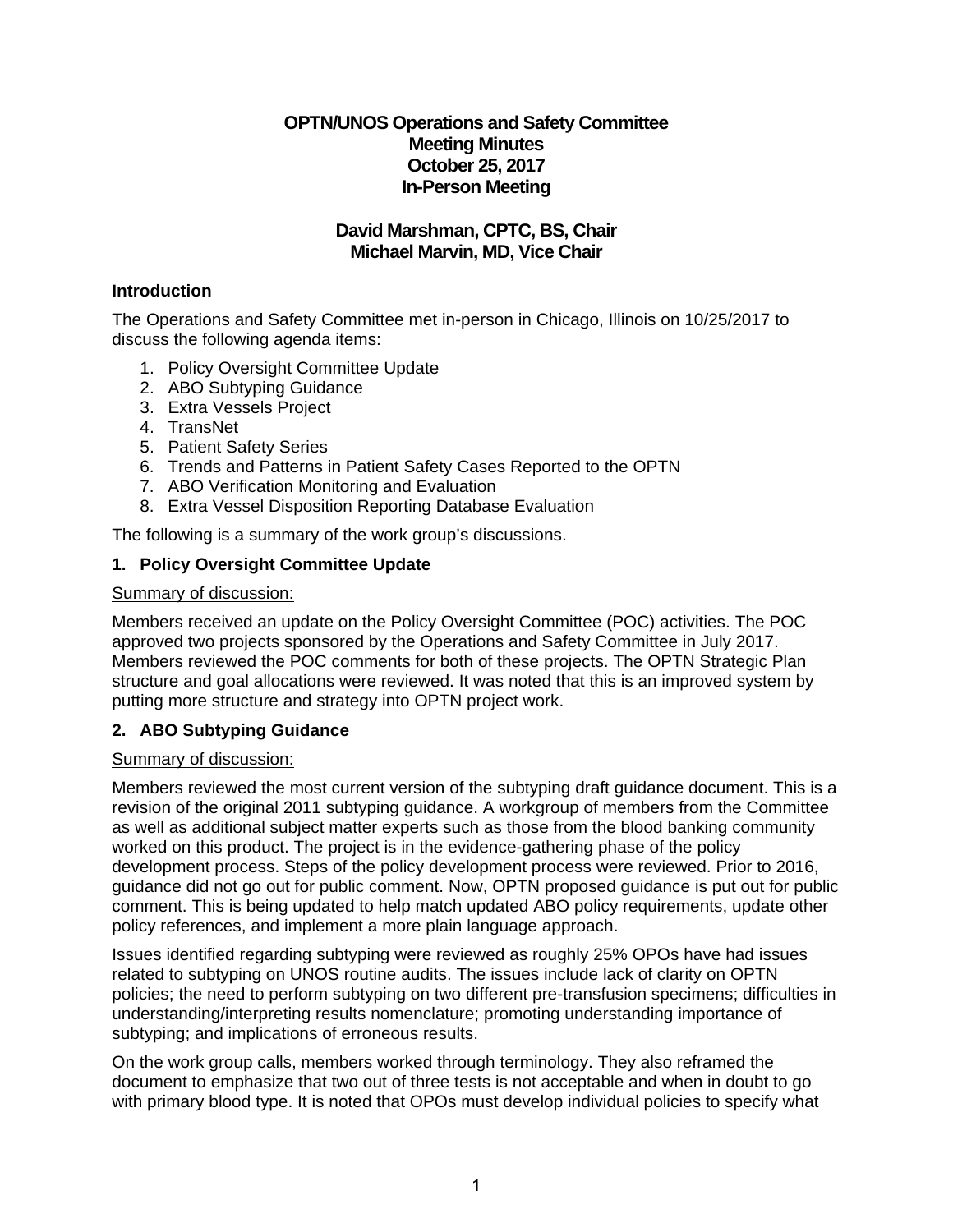timeframe the OPO will use to define pre-transfusion. The difference between pre-red blood cell transfusions (RBC) versus hemodilution is explained. Although more molecular tests are available, molecular testing is not option in house at donor hospitals and usually takes up to seven days to complete. It was noted that it might be an option for living donors, but not for deceased donors. The guidance document will emphasize other resources such as the learning management system module available in UNOS Connect to make these complementary resources.

During the document review, the Committee requested that language addressing antibody production by neonates and infants be added. One member did not realize neonate expression was different and it was clarified that the expression does go up in time although there are differing opinions about the timeline. The work group experts will be asked if the infant will start expressing the organ antibodies over time. There has been discussion in regional meetings regarding splitting organs and the subsequent question would be if you could subtype infants how might this impact practice. Increasingly organs are being shared outside of DSAs. It was asked if the current recommendation needs to be strengthened, regarding when subtyping will not be done for neonates or those who have received pre-RBCs. It was noted that this needs to be individualized based on varying capacity and lab practices among OPOs. The Committee can also seek public comment feedback on whether more prescriptive timelines would be helpful.

The Committee also requested that the last paragraph in the technical information paragraph be revised, as it seems to be confusing or contradictory. The language was noted regarding the weak reaction, but many non-A<sup>1</sup>s are mild low-level binding. This concept is confusing and from the safety perspective, any reaction is not safe for transplant. It is a binary decision, but other parts might suggest otherwise. It was noted that "weak" reactions are ones that do cause questions. The key points and language will be clarified. These revisions will be made in consultation with the blood bank and laboratory subject matter experts and sent back out to the Committee.

The kidney, minority affairs (MAC), and organ procurement organization (OPO) committees were identified as project stakeholders and their pre public comment feedback will be sought. The language will also be reviewed by UNOS communication, policy, and member quality departments. The Operations and Safety Committee is scheduled to meet on November 30, 2017. Members will be voting at this meeting to send the subtyping guidance to the POC/Executive Committee for approval to go out for January 2018 public comment. Regional representatives will be presenting the document and training will be provided. When presenting proposals, Committee members are asked discuss proposals from the Operations and Safety Committee perspective.

## **3. Extra Vessels Project**

#### Summary of discussion:

The Committee is sponsoring an extra vessels project that is currently in the evidence-gathering phase. The project timeline and progress were reviewed. The project has three parts: removing the requirement for the extra vessels sharing justification, amending the extra vessel label requirements and associated programming in UNet, including TransNet, and making overall OPTN policies consistent with the Final Rule that states that extra vessels are considered part of the organ with which they are procured. The goal is for the Committee to discuss outstanding questions today. The plan is for the Committee to vote on proposed language at its November 30 meeting to then forward to the POC/Executive Committee for approval to go out for public comment in January 2018.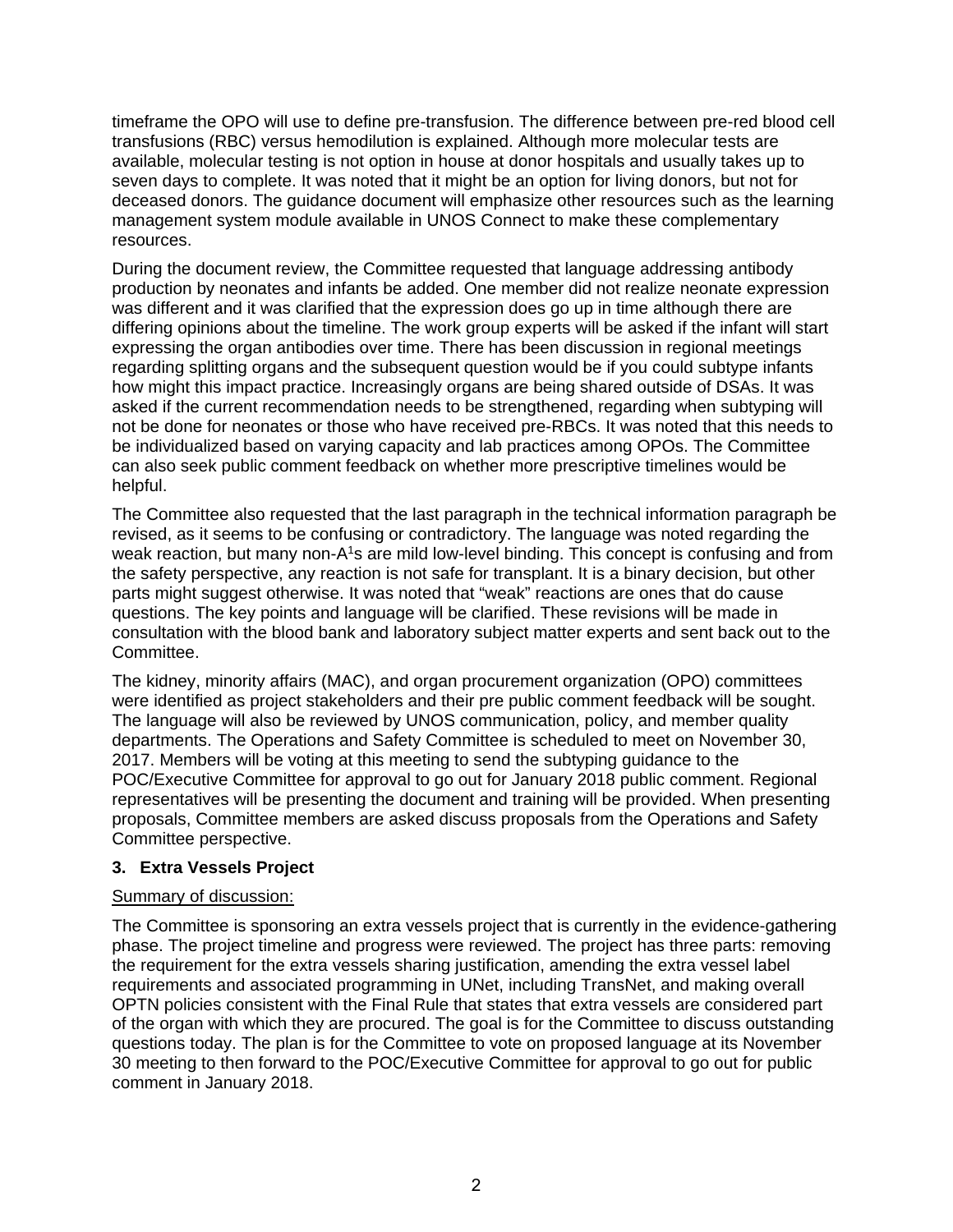The extra vessels project has been worked on by the TransNet subcommittee because much of the project addresses labeling and therefore TransNet use.

# *Part 1: Extra vessels justification.*

The current policy requires that when transplant hospital share extra vessels that a justification is submitted for consideration by the Membership and Professional Standards Committee (MPSC). The Committee has been asked to look at removing this requirement by the MPSC and the Member Quality (MQ) department. This is based on the following information:

- Since August 2015, extra vessels are reported in TIEDI.
- Disposition reporting improved from 50% to nearly 100% (for at least one disposition per donor with extra vessels recovered)
- Less than 1% of extra vessels are shared (sent to another hospital)
- In 2016, 69 extra vessels were reported as "sent to another hospital" in TIEDI
- Preparing and reviewing justifications creates unnecessary work (no associated policy violations)

The Committee was asked if reporting sharing should be included in the reporting requirements. The Committee did affirm that reporting sharing should be required by the sending transplant hospital. The current requirements are to provide a justification from the receiving hospital versus reporting sharing by the sending hospital in the TIEDI system. It was noted that this optional functionality currently exists in the TIEDI reporting system and would not require additional programming.

The pros for adding a sharing requirement would be that the data will be cleaner and there will not be ambiguity about what to do for a shared extra vessel. It would assure that receiving hospital would have the extra vessels in their pending list within a reasonable timeframe to complete their reporting. TIEDI is already set up to do this already and no programming will be needed. It will be easier to track vessels and improve follow up (e.g. infectious disease). The original transplant hospital will have a record and documentation in UNet. The potential cons would be a possible perception that this would be an extra burden ( $n = 43$  centers/67 vessels), concerns about a new potential policy violation, and arguments that is not needed as receiving programs can report extra vessels use without the extra vessels being reported as sent. The TIEDI reporting system was shared with Committee members so that they could visualize the current system and questions being asked.

It was noted that changing the requirement but requiring reporting is not a substantial burden due to the small numbers and that the reporting is necessary for the consistency of treating extra vessels as organs as required by the Final Rule. It is also necessary from a safety perspective. It was asked how a sharing requirement would impact the reporting requirements for the receiving hospital. The Committee considered a shorter reporting timeframe for sharing since the sending hospital would have up to seven days to enter it into the system but decided that it could be confusing. In addition, the receiving transplant hospital can enter a new report without first receiving the shared report. The Committee discussed and decided that the sharing reporting timeframe should be the same as the other reporting timeframe (seven days) following the change in the extra vessels disposition. It was noted that the Committee should frame this change as modifying versus removing the requirement regarding sharing extra vessels as there will still be a requirement to report as opposed to having no record of where and when extra vessels are shared. The proposed language is suggested to state that extra vessels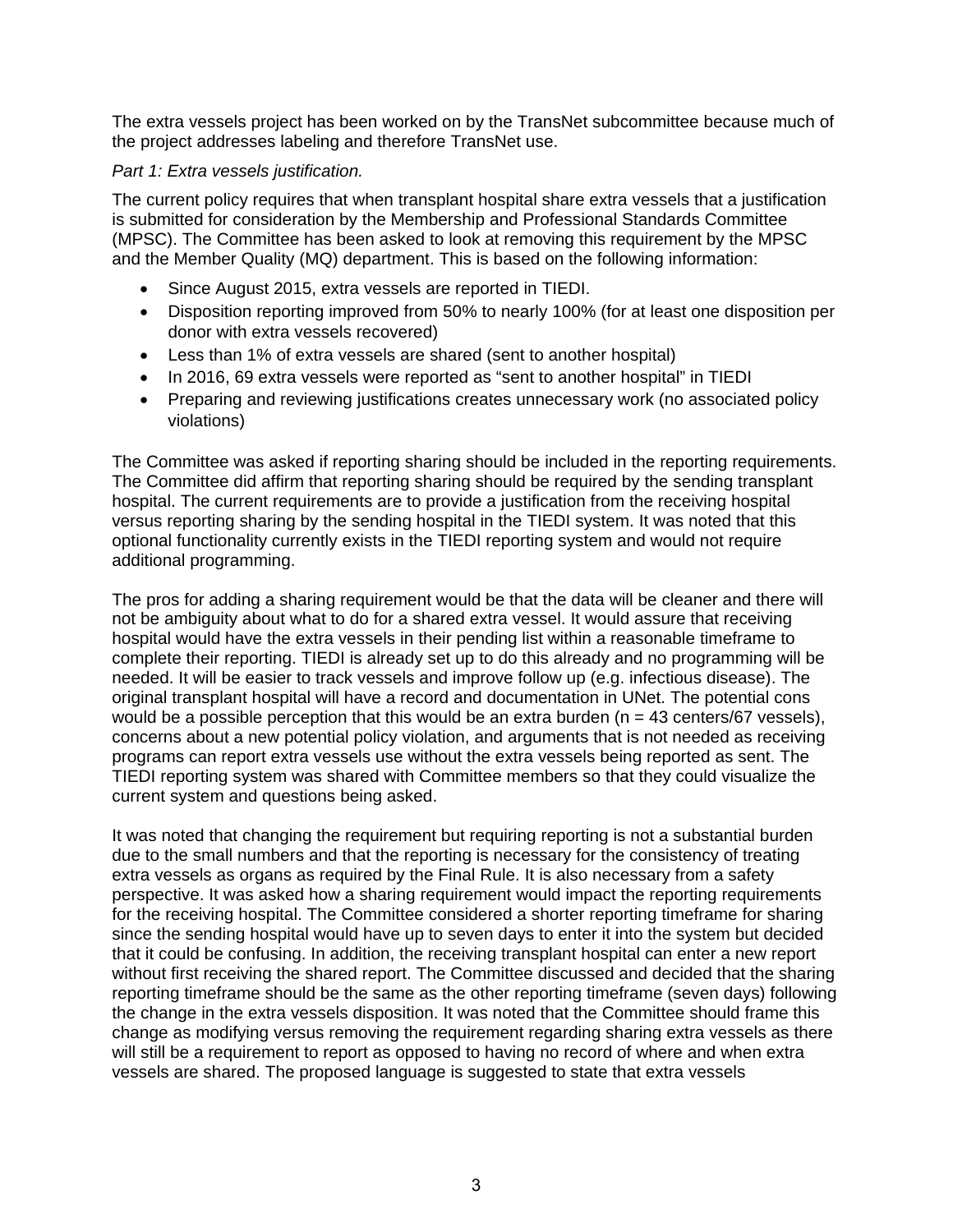dispositions, including sharing, use, and destruction be reported within seven days of the sharing, use, and destruction.

#### *Part 2: Revise extra vessel label requirements and synchronize systems*

The second part of the extra vessels proposals will bring DonorNet and TransNet/OPTN Polyplastic Extra Vessels Labels into synch. Policy requires all infectious disease testing results to be on the extra vessels label on the outside of triple sterile barrier (orange and white polyplastic label). Currently not all infectious disease results are on the label and there is not room to provide for all current results including some additional tests that OPOs might perform outside of policy requirements. Policy requires all infectious disease results to be verified prior to extra vessels use. The requirement for all infectious disease results can mean frequent changes. Keeping label revisions and programming in synch requires resources for both the OPTN and members who must buy new labels when revised. The current test result options do not match and "unknown" has been identified as an ambiguous result. A result should always be available even it is pending or not done.

The current label policy, DonorNet infectious diseases screening page, and poly-plastic extra vessels label were reviewed to illustrate the issues on the differences in tests, test names, and test results. Since TransNet started there have been 270,802, infectious disease results entered into TransNet. Of these, 55 were unknown and 7,047 were pending. Since 6/1/17, when mandatory use went into effect, there have been 5,990 infectious disease results entered. Of these, over one quarter (n=1,539) were pending and 8 were unknown. The majority of these are likely to be results not related to HIV, HBV, or HCV as recent data for evaluating policy requiring the match to be re-executed have found only 139 cases of these results changing to positive.

The TransNet work group considered three options:

- 1. Keep policy as is-Make polyplastic labels bigger and print four versus three TransNet labels
- 2. Limit label results to policy required tests (have bar code scan for additional results)
- 3. Limit label results to HIV, HBV, and HCV test results (have bar code scan for additional results)

TransNet Work Group and the Ad Hoc Disease Transmission Advisory Committee (DTAC) have both recommended option 3 (Limit label results to HIV, HBV, and HCV test results (have bar code scan for additional results). DTAC members stated that other results (e.g. CMV) are not likely to stop use of extra vessels in an emergency although follow up would need to be done afterwards.

Reasons in support of this recommendation include that the polyplastic label and TransNet programming can be maintained without the need for frequent changes. Having the barcode scan for the most recent results could help promote use of TransNet among transplant hospitals. There will be the ability to message more clearly about vessels that cannot be stored. It would still be possible to add additional tests in DonorNet if desired without making as many changes downstream. The results that are most likely to be pending at recovery will then get a scan for the most recent results. Currently there is no requirement to update the results on the extra vessels label and from the TransNet label data; it appears that many results are not the final results.

In addition, DonorNet will be updated with five infectious disease results options that are currently on the Deceased Donor Registration (DDR) form following a customer advocacy request that was programmed at the NATCO annual meeting. These include results for HTLV NAT; West Nile Virus serology and NAT; and Chagas serology and NAT.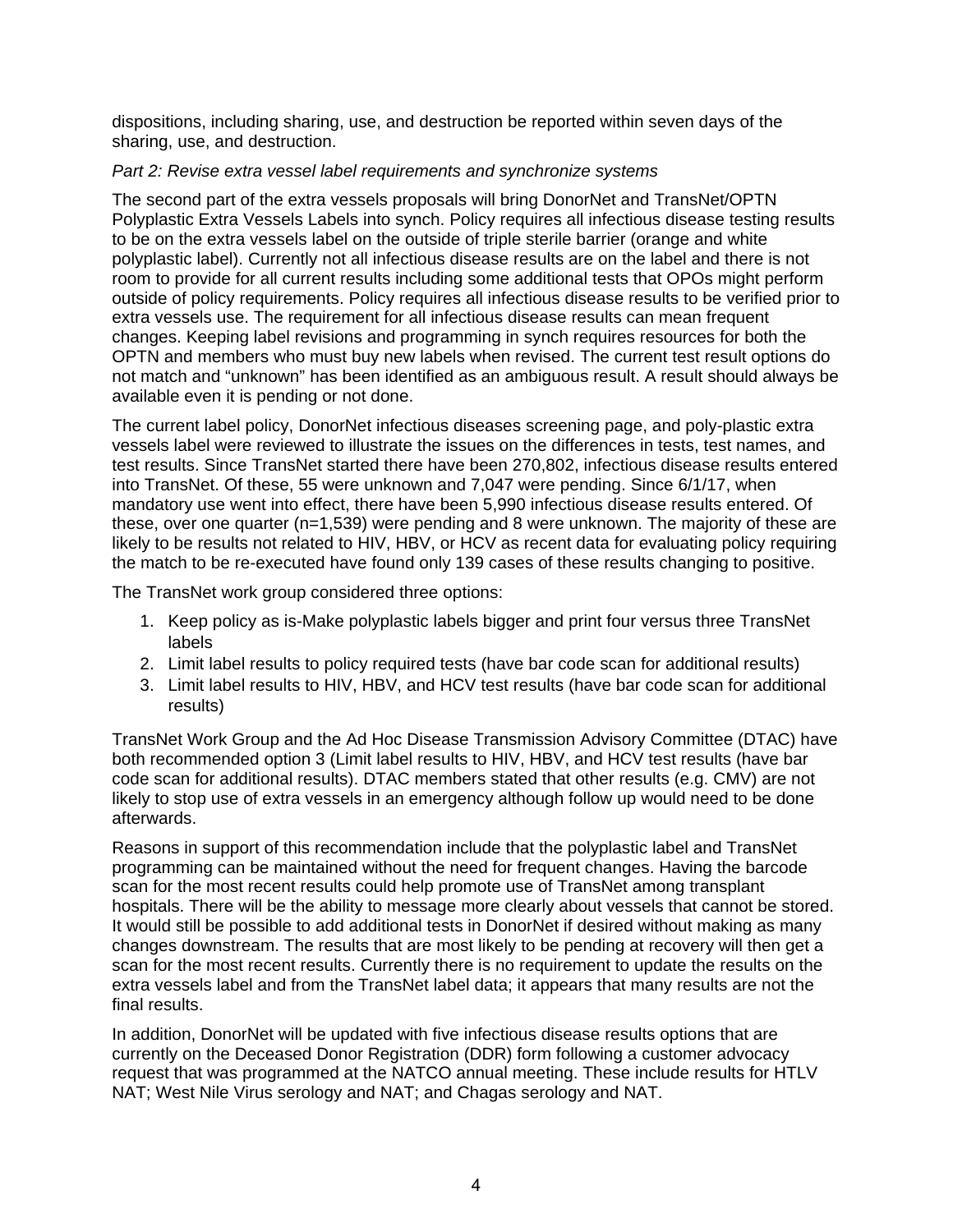It was discussed that the result is important when you get to the OR. The question was asked how many are pending at that time as that is what matters. As a surgeon the acceptance happens in the OR but that is not what the definition is in the data according to DonorNet. The data as requested is not available. It is based on converting the match run status to organ accepted. For every donor there is a cross clamp time and one member suggested that might be more accurate. There is no way to link those elements together. The re-execute the match run data and process was the best available to analyze the data. It was noted that the decision before the Committee could probably be made based on the available data. Although there are a small number of re-execute the match cases, it is in place to stop an accidental unintended disease transmission which is a never event.

OPO representatives indicated that they have not seen anyone mobilize a team with pending results although the results might not have yet be updated in DonorNet. The Committee will try to get more details on the pending TransNet data. The TransNet label is completed closer to the time of recovery as it is done in the OR.

It was noted that when extra vessels must be used in an emergent situation that being able to have the HIV, HBV, and HCV results on the label would be the most important. The bar code scan would provide the ability to access other results. Results from CMV would not stop a procedure but would impact post-transplant actions. It was asked if West Nile Virus would stop an action. It was noted that those might not be on the label and the bar code scan would give the capability to access these results. It was also noted that West Nile Virus is not a policyrequired test. It was also noted that some results come back after transplant. Two OPOs did talk about placing West Nile Virus positive donors that are not symptomatic. Some OPOs do test for other conditions such as Strongyloides. It was noted that these results could not be currently reported in DonorNet so that OPOs create their own forms to require a signature to make sure results have been reviewed. The IT part of this proposal would address that issue.

TransNet staff shared that a preliminary analysis of pending TransNet results showed generally 50 or less instances for HIV, HBV, and HCV results. The most common pending results at TransNet extra vessels label generation were for EBV and "Other" results. A mockup of a potential extra vessels label was shared to show how the label might look with just HIV, HBV, and HCV results. One member did talk about the need to communicate results from other tests such as Chagas. It was noted that to access and read the TransNet barcode, a user name, and password would not be required. The user would have to navigate to the TransNet website.

The Committee would need to make a decision point on whether the scan would pull from DonorNet or TransNet. The Committee talked about the need to establish which is the true source of information. The option of trying to name all tests in DonorNet was mentioned but it was also discussed that if the hospital is not on TransNet they might not see a result. An expedited donor might be recovered with pending TransNet results but results must be updated in DonorNet. The Committee decided that DonorNet must be the source of truth and everything else will be an adjunct. The idea of going to the attachment was discussed but then serology results would all have to be combined into a single file. TransNet allows an import of the most recent DonorNet results. By making the proposed changes, then the results would be pulled from DonorNet. OPOs must update all results in the DDR and the reverse logic is that the DDR updates DonorNet. The need to have DonorNet versus TransNet be the source of record was decided. Before producing the label in TransNet, the results in DonorNet system can be downloaded. Potentially one set of results on label, TransNet, and DonorNet as well as somethings not recorded in DonorNet. It was suggested that a drop down could be done-for infectious disease as for bronchoscopy. Pending results are not allowed in the DDR.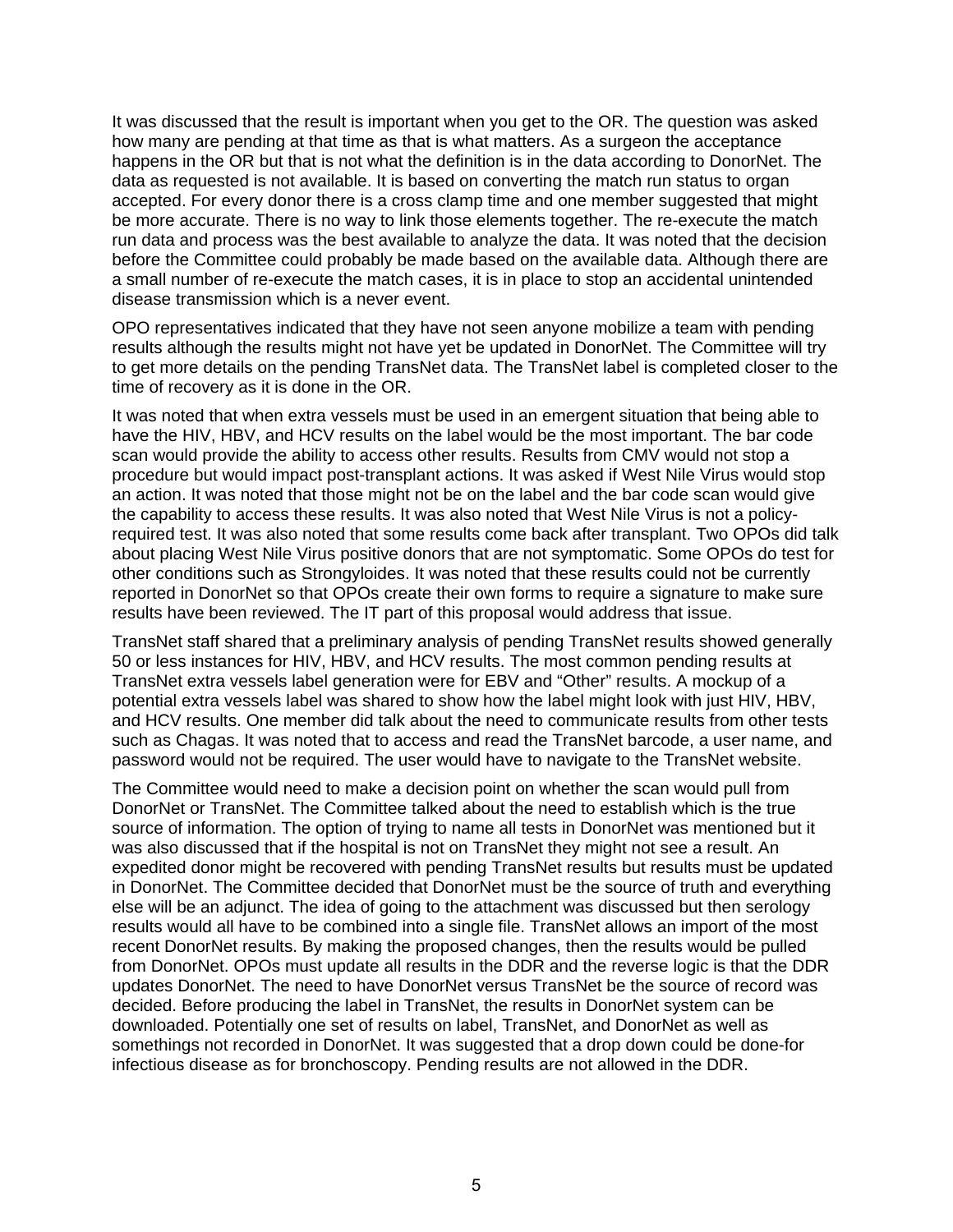The best system to work within would be DonorNet. Because of an ever-expanded list of infectious disease tests, the bar code would be best use of OPTN resources and that the proposal will limit policy required label results to HIV, HBV, and HCV.

It was noted that the Committee does want to capture other serologies. More research into using other fields with drop downs or single name fields will be done. It was also noted that all conditions on the list of special pathogens must be reported per disease transmission policy. These are also reported to the OPTN. The Committee can look at this data as well as be reassured that there are paths to get the other results to the transplant hospitals. These reports apply to both organs and extra vessels.

## *Part 3: Revise policy references to extra vessels to be consistent with the Final Rule*

The Committee was provided the background on this part of the project including the rationale behind transferring authority from FDA to HRSA for extra vessels oversight when used for organ transplantation. The Final Rule states that vessels (including extra vessels) are subject to allocation requirements and policies for the organ for which they were procured. Not all OPTN policies were written using the logic in CFR §121.7 as many were developed before it was written. OPTN and Final Rule terms differ slightly. When the term "vessels" is used in the Final Rule it means both vessels attached to the organ as well as what OPTN defines as "extra vessels". In addition, OPTN policies sometimes uses the term "vessels" versus "extra vessels" although the intent is governing extra vessels. The following Final Rule definitions were shared with members.

*§121.2 Definitions.* Organ means a human kidney, liver, heart, lung, pancreas, intestine (including the esophagus, stomach, small and/or large intestine, or any portion of the gastrointestinal tract), or vascularized composite allograft (defined in this section). Blood vessels recovered from an organ donor during the recovery of such organ(s) are considered part of an organ with which they are procured for purposes of this part if the vessels are intended for use in organ transplantation and labeled "For use in organ transplantation only."

*§121.7 Identification of organ recipient… e)* Blood vessels considered part of an organ. A blood vessel that is considered part of an organ under this part shall be subject to the allocation requirements and policies pertaining to the organ with which the blood vessel is procured until and unless the transplant center receiving the organ determines that the blood vessel is not needed for the transplantation of that organ.

A staff analysis was conducted to correct the identified issues. OPTN staff policy analyzed what policies would fit the logic and what would need to be addressed to be consistent with the Final Rule. The analysis found that: 99 policy references could be impacted by logic; 49 would already fit the logic; 35 references would need to be changed; 5 would be moved to other sections; 4 are possible changes; and 6 would need committee consultation.

The Committee discussed the six issues requiring consultation. For quality and documenting organ quality for abnormality or surgical damage, the Committee unanimously decided that extra vessels could have exemption clause. In addition, they unanimously felt that members would not need minimum tissue typing materials for extra vessels.

One member did go back to question of needing useful iliac extra vessels when importing a pancreas. It was ultimately decided that this was discussion among surgeons and that to put a definition in policy would not be needed.

The Committee discussed the verification requirements for extra vessels and the fact that the "all infectious disease" language is included. It was asked if the current language contains all appropriate verifications and how do we define "all infectious disease results" It was proposed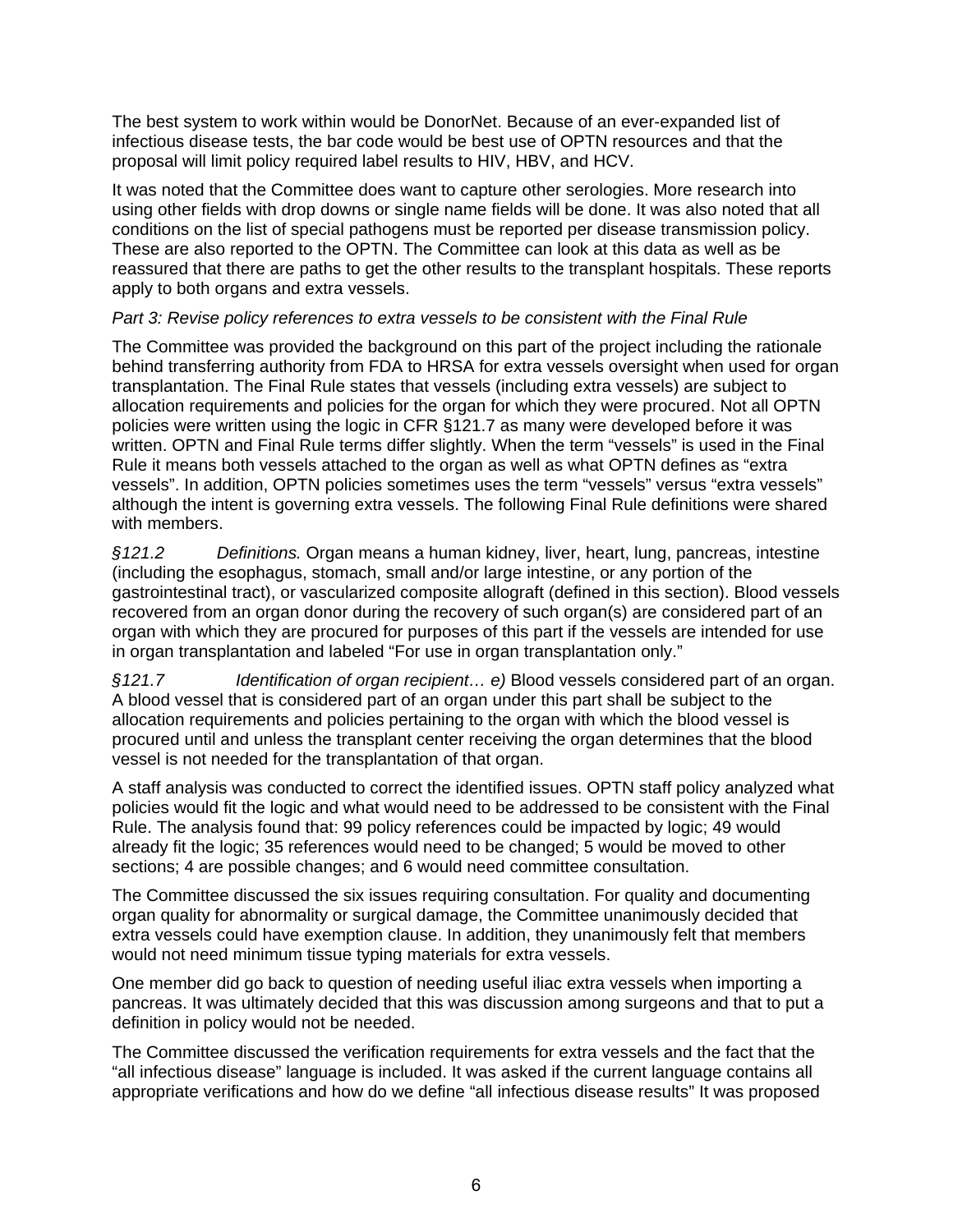and agreed to limit this language to HIV, HBV, and HCV to be consistent. It was also noted that these verification policies apply to procedures that are not the index transplant.

It was also decided that there does not need to be a carve out for extra vessels regarding transportation costs for kidneys. It was noted that this would be a rare circumstance and maybe would happen for pediatric or enbloc kidneys. Although there will be a cost if shipped separately, it was decided that it would not be proposed to exempt extra vessels when sent separately from kidneys.

Finally the Committee discussed informed consent related to PHS increased risk and extra vessels. This issue was raised at the prior meeting and data were requested. Data were discussed. There were 26 cases of extra vessels used in secondary recipients that were also increased risk. This was 14% of all extra vessels used in secondary recipients. The Committee felt that to be consistent with organs, to be consistent with PHS recommendations, and for patient safety reasons that informed consent should be obtained for these situations. The need for not only consent, but also for post-transplant recipient monitoring as required by policy, was mentioned as vessels can transmit HIV, HBV, or HCV. For elective cases, it was noted that consent could be obtained but that it would not always be possible in emergency cases. The Committee discussed the need to have an exception clause that would allow the recipient to be informed of increased risk extra vessel use after the procedure but that then the post-transplant monitoring would need to be done. Policy language will be developed to reflect the Committee's discussion and decision.

The Committee has addressed parking lot issues through this proposal. The POC had questioned whether OPOs stored vessels but it was noted that OPOs do not routinely do this and if they do, they are in an agreement acting on behalf of the transplant hospital.

## **4. TransNet**

#### Summary of discussion:

Operations and Safety is charged with reviewing TransNet usage among OPOs. The OPO usage data were reviewed. The data show the impact of mandatory use and use is now at 98- 99% where a TransNet case is created. In September 2017, 100% of donors had a TransNet case created and 98% had at least one organ shipped using TransNet. An analysis of transplanted organs starting June 1 through September 30 also showed that use has not dipped below 90% of all transplanted organs being shipped using TransNet. Living donor is not set up for TransNet use at this time. It was asked if this will be mandated at some point and it was noted that this is a Committee point of discussion. Individual OPO use was also presented but there were no trends of any individual OPOs falling below certain thresholds. Monitoring will continue.

Staff provided a current updates for OPO TransNet. The training environment will start today for version 5.6 that will allow for VCA programming. The version will be released to production in time for mandatory use for packaging and labeling VCA organs. The 6.0 version will be a database rewrite sometime in 2018.

TransNet for transplant hospitals is continuing but a slow process. Staff are developing a brochure that OPOs can give to transplant hospitals to help promote use. It can help with check in and with match after organ receipt. It can help with policy compliance. For the 22 facilities using TransNet currently, they are generally using it on 100% of organs. Staff are working with 10 centers to get up and running. Members were urged to go back and work on implementing Transnet in their own organizations as Committee members need to be the leaders. Committee member use is important to have some real experience as the Committee might consider policy later. It was noted that transplant hospitals need someone who can take on the project and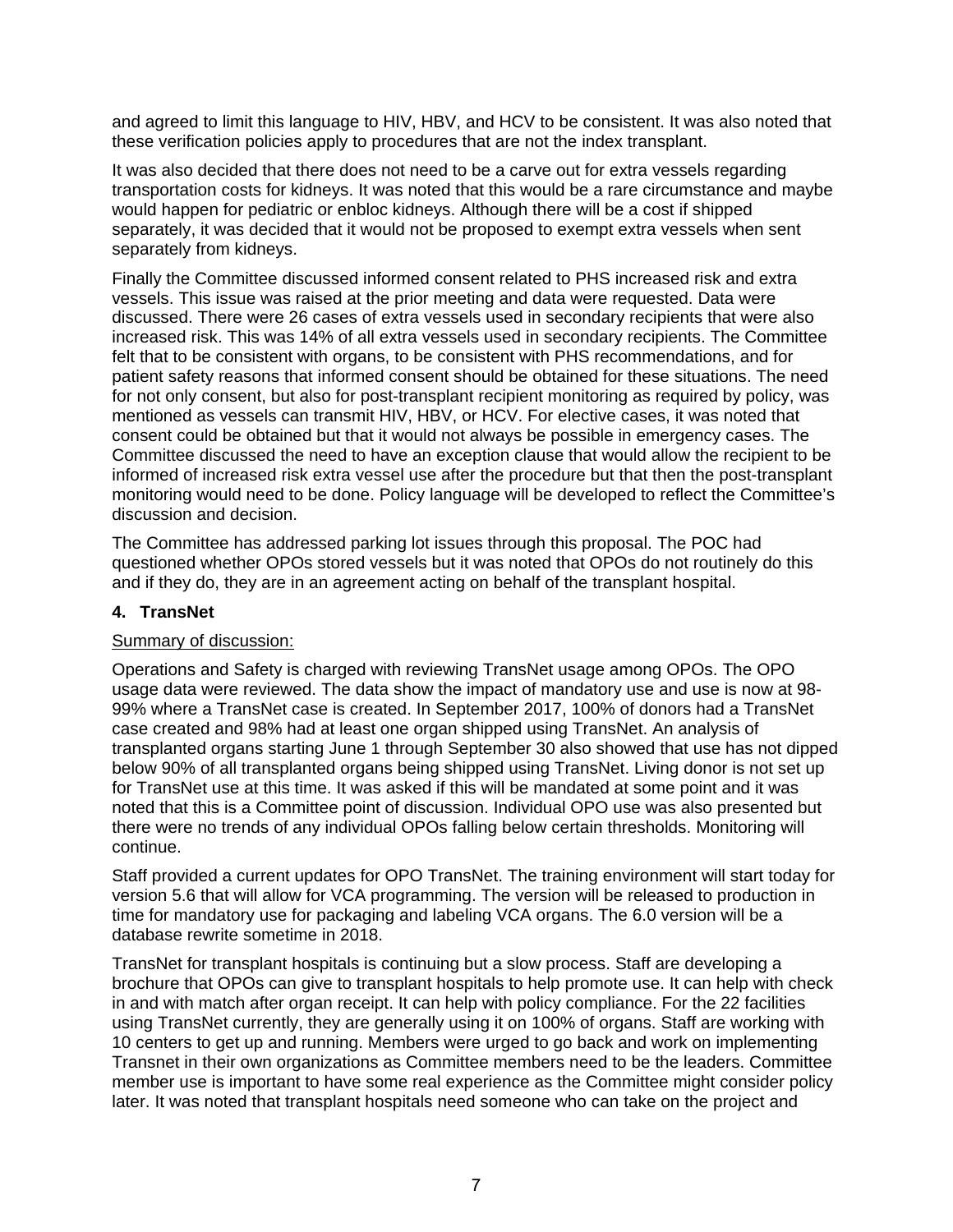provide education to nurse personnel. Often transplant hospitals will create a SME to drive the project and provide regular updates. Because it is the same database as UNet often, they do not have to go through hospital security. Hospital IT will have to put a printer on the network to make the system work. It can take months although it is a simple task. Transplant hospitals will need bar code scanners that cost about \$300.

One member shared that they put an icon on all OR computers and taught all nurses. Their one glitch was with living donors but they taught staff to manually enter the data. They also had a respected physician champion for the project. Members will be provided staff contacts to help set up TransNet at their hospitals.

It was noted that tissue has been using this technology successfully for quite some time. It was also asked about if TransNet might integrate with EMRs. Building APIs is on the UNOS IT roadmap  $(2^{nd}$  half of next year but not certain). This is going to be a customer advocacy project. EPIC is the one EMR showing interest. UNOS would build the OPTN half and the EMR would have to build their half. Those that would be interested in beta testing a potential EMR interface can volunteer to TransNet staff and they will be contacted when this is ready to start.

# **5. Patient Safety Series**

## Summary of discussion:

Alden Doyle and Kimberly Taylor provided data and discussion on patient safety. Part of the mission of OPTN/UNOS Operations and Safety Committee's Patient Safety Advisory Group (PSAG) is to provide education and information on patient safety. This group reviews patient safety data and advises on recommended or needed system changes, receives education topic referrals from MPSC or other sources, provides consultation and collaborates with UNOS Instructional Innovations to produce safety products, and collaborates with patient safety staff to understand aggregate root causes when possible without compromising confidential medical peer review. Examples of previous topics identified by PSAG include lack of documentation in allocation deviations, storage of prohibited vessels and other vessels requirements, and delayed communication.

An overview of instructional metrics show that PSAG provided materials are used extensively. By looking at data on four different education offerings from PSAG (SFT100, SFT101, SFT108, SFT107, etc.), over 8,000 registrants have taken continuing education credit courses on topics such as organ discards, hemodilution, and ABO verification. UNOS Connect also provides instructional events periodically.

Current work being conducted by PSAG involves protocols for recipient post-transplant testing after receiving a PHS Increased Risk organ. In June 2017, PSAG decided to work on general patient safety and reporting for the next product. By July 2017, MPSC sent a referral to PSAG, namely recipient follow up post-transplant of a PHS Increased Risk organ. PSAG approved work on this topic in August 2017 and conducted a meeting in September 2017 requesting additional information on the referral from MPSC. In addition, outside subject matter experts have been brought on to aid on this task, including current and former OPTN/UNOS Disease Transmission Advisory Committee (DTAC) leadership.

# **6. Trends and Patterns in Patient Safety Cases Reported to the OPTN**

## Summary of discussion:

Read Urban, Kate Breitbeil, and Susan Tlusty provided discussion on evolving trends in patient safety cases and data over the first half of 2017. The background and purpose of aggregating such data involves reviewing reported patient safety situations, identifying safety gaps, and addressing high frequency and high impact events. This information is updated semi-annually.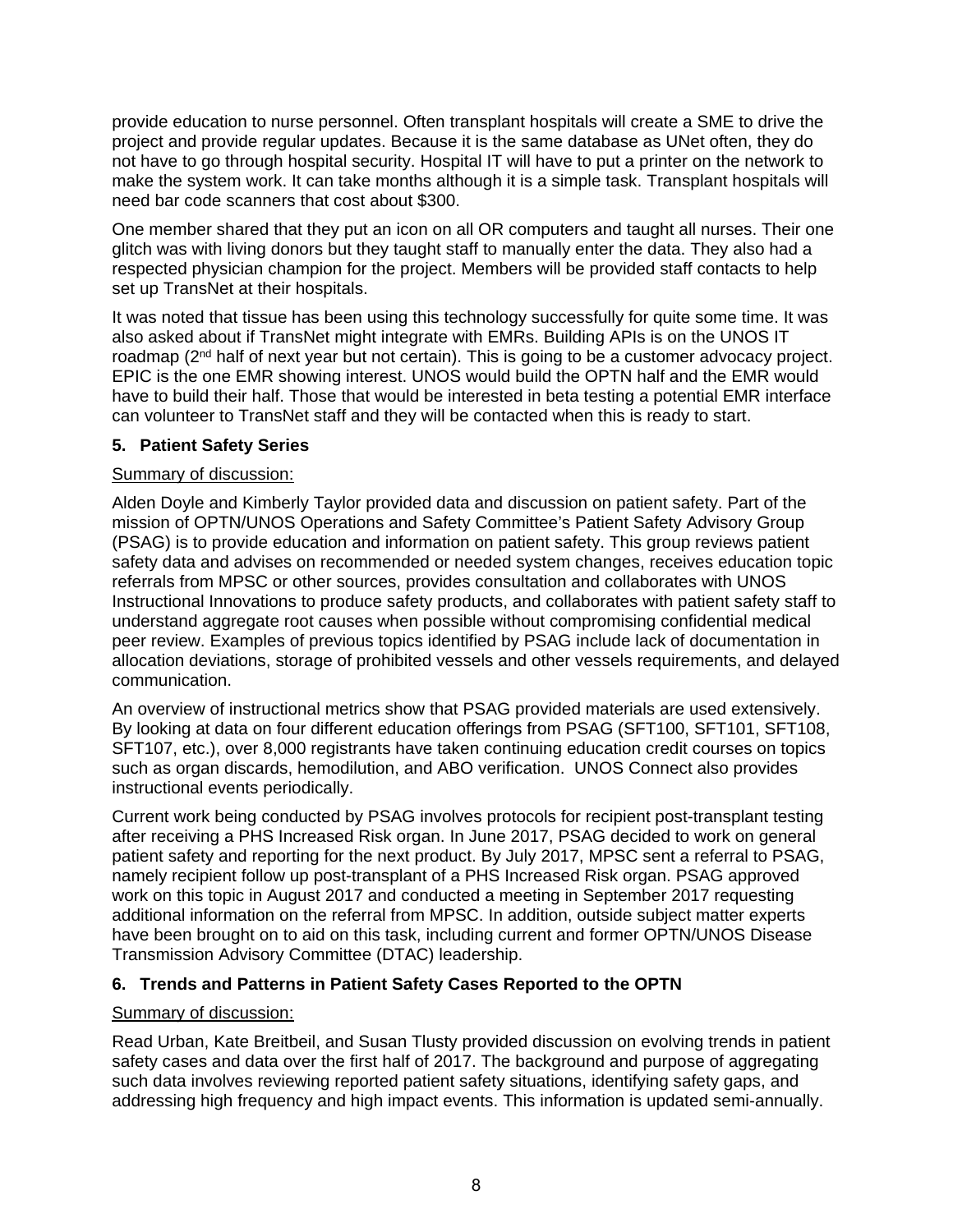As previously mentioned, this data are for the first six months of the 2017. While previous data were categorized by center, UNOS currently performs back-end categorizations following investigation into issues. These categories include one or more high level category as well as one or more subcategory. Moreover, some cases are determined to be non-issues or are reported in error.

147 cases have been identified. Of these cases, the majority arrived via the patient safety system, followed by the UNOS Research Department and other means. Compared to January to June of 2016, the number of cases received has decreased. Case subjects are split between organ procurement organizations (OPOs) and transplant centers. Histocompatibility labs account for a small amount of case subjects. Reporting types also involve fairly even splits between OPOs, transplant centers, and other means (UNOS Research Department and DTAC constitute most of the "other" category). 47 percent of all the cases reported were self-reported. 16.4 percent of all reported cases were non-issues. Testing and data entry involved 14.4 percent and 13 percent respectively. Transplant procedure issues and living donor adverse events each constituted 11 percent. Packaging, shipping, communication, recovery procedures, labeling, and transportation all accounted for under 10 percent in each categories (ranging from 6.8 percent to as low as 4.8 percent).

Delving more deeply into some of the subcategories provided additional insight to the Committee. With regards to the 13 percent of reports on data entry, DonorNet events involved the most issues (13 of 19 total). The remaining six cases in data entry involved Waitlist. Of the 21 testing related events, hemodilution errors accounted for 8 cases. Another 8 cases involved HLA issues. The remaining events included issues with culture, discrepant results, and ABO. For transplant procedure events, 15 of the 16 total falls into the "other" category. However, most of the "other" issues involved storage of prohibited vessels (13 of 15 "other," thus 13 of 16 total in the subcategory). Finally, for living donor adverse events, 5 living donor deaths occurred, but these were not donation-related. All living donor deaths are reviewed by MPSC as well. There was also 10 aborted procedures.

The last piece of the trends and patterns report involved cases that caused or contributed to non-recovery or discard. This excludes that 24 cases that were determined to be non-issues, which leaves 122 cases remaining. There were 9 non-recovery cases as a result of living donor adverse effects, 6 discard cases related to packaging/shipping/labeling issues, and 6 delays of transplantation due to transportation/packaging issues.

The next steps for this data are to observe trends over the course of two years as data becomes available. Vessel sharing cases are no longer included in patient safety data, yet they will still be reviewed by MPSC. Moving forward, harm analysis classifications will be merged with post-case classifications in order to contextualize safety implications and the impact to patients for all events.

# **7. ABO Verification Monitoring and Evaluation**

## Summary of discussion:

Read Urban continued to provide data analysis for the committee, now focusing on ABO verification monitoring and evaluation from July 1, 2016 through June 1, 2017. This monitoring and evaluation was approved by the Board of Directors in June 2015. It involves clarifying and strengthening ABO determination, reporting, and verification for donors and candidates while also aligning OPTN and CMS requirements. Implementation of this program began on June 23, 2016.

This program includes four different data sources. First, it includes patient safety data, which is subcategorized as related to labeling, typing, reporting, and ABO issues. Second, it includes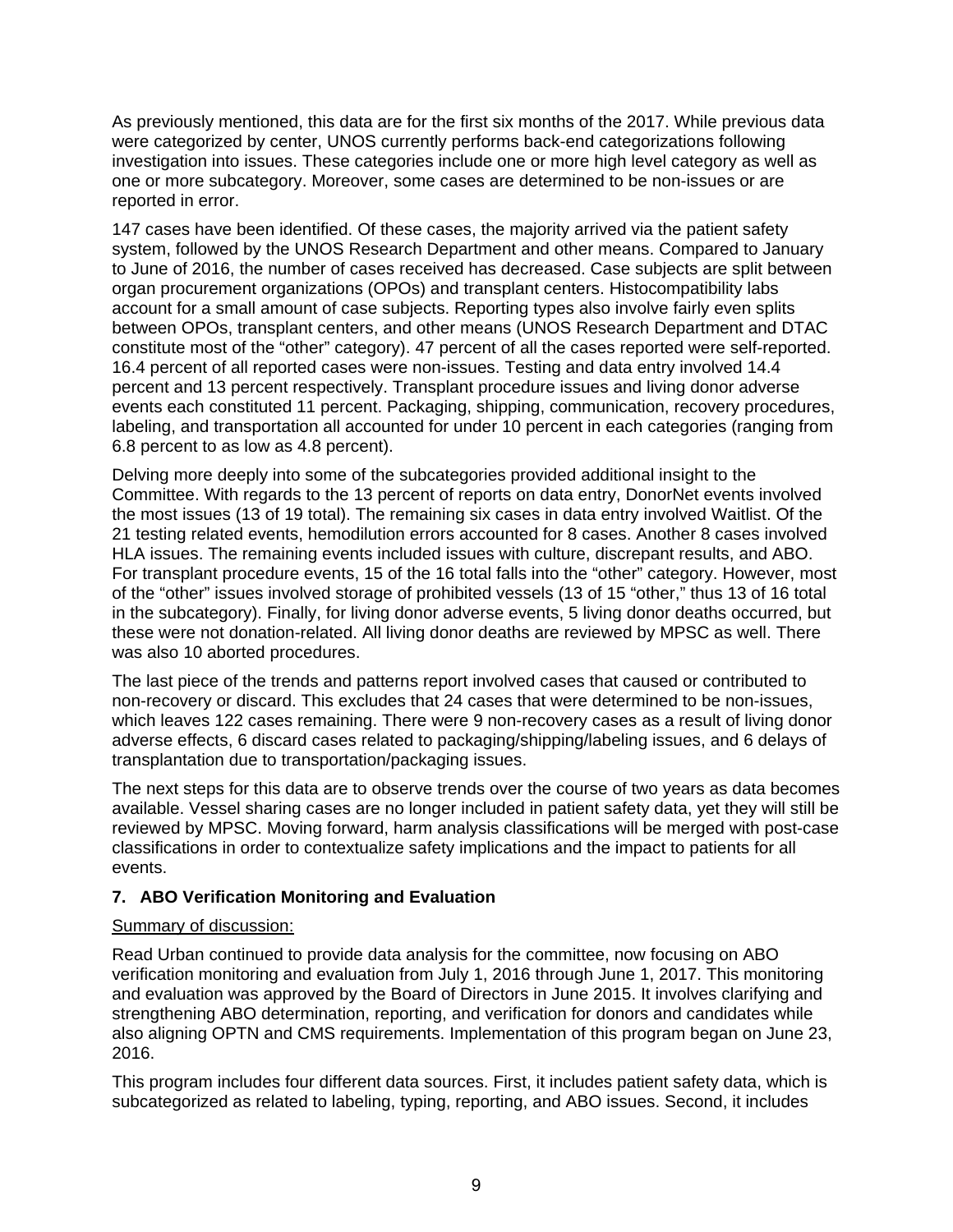recipients not appearing on the match run (NOMR), which is categorized as directed donation or "other" reasons not on the match run. Third, it includes data on candidates and donors added to UNet with modifications of ABO between initial entry and secondary verification. Finally, data includes ABO Proficiency Training offered via UNOS Instructional Innovations. Some notes arising from discussion include pulling data for changes related to 0 mismatch kidneys, breaking ABO data recipient by age and by center, and looking for additional patterns by CTR, user, and incorporation into subtyping guidance document.

# **8. Extra Vessel Disposition Reporting Database Evaluation**

### Summary of discussion:

Read Urban again presented data collected and analyzed on extra vessel disposition reporting and evaluation. This involved data spanning January 1, 2017 to June 30, 2017. This proposal was implemented in November 2015 and included electronic reporting to monitor vessel usage. The proposal was conceived with the help of OSC, the Vessels Policy Work Group, and UNOS staff. Much of the data collected came from the OPTN Donor, Transplant, and Vessel data, in which the vessel data is linked via donor identification and patient identification populated in the database. Currently, UNOS Research is unable to track the exact number of vessels sent and unreported. Between January and June 2017, 99.7 percent of donors with at least one organ reported as sent with vessels were in the database.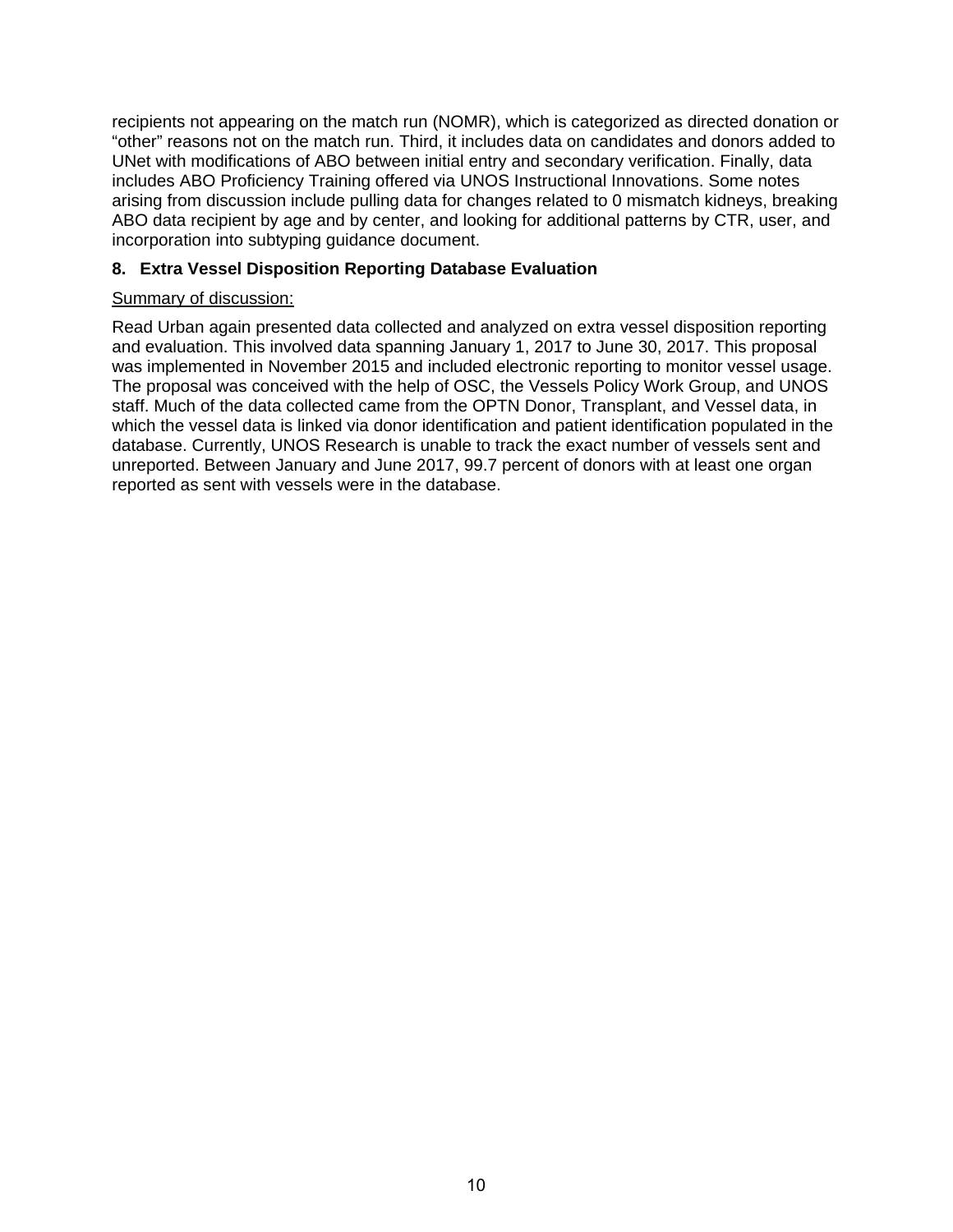# **Upcoming Meeting**

• TBA